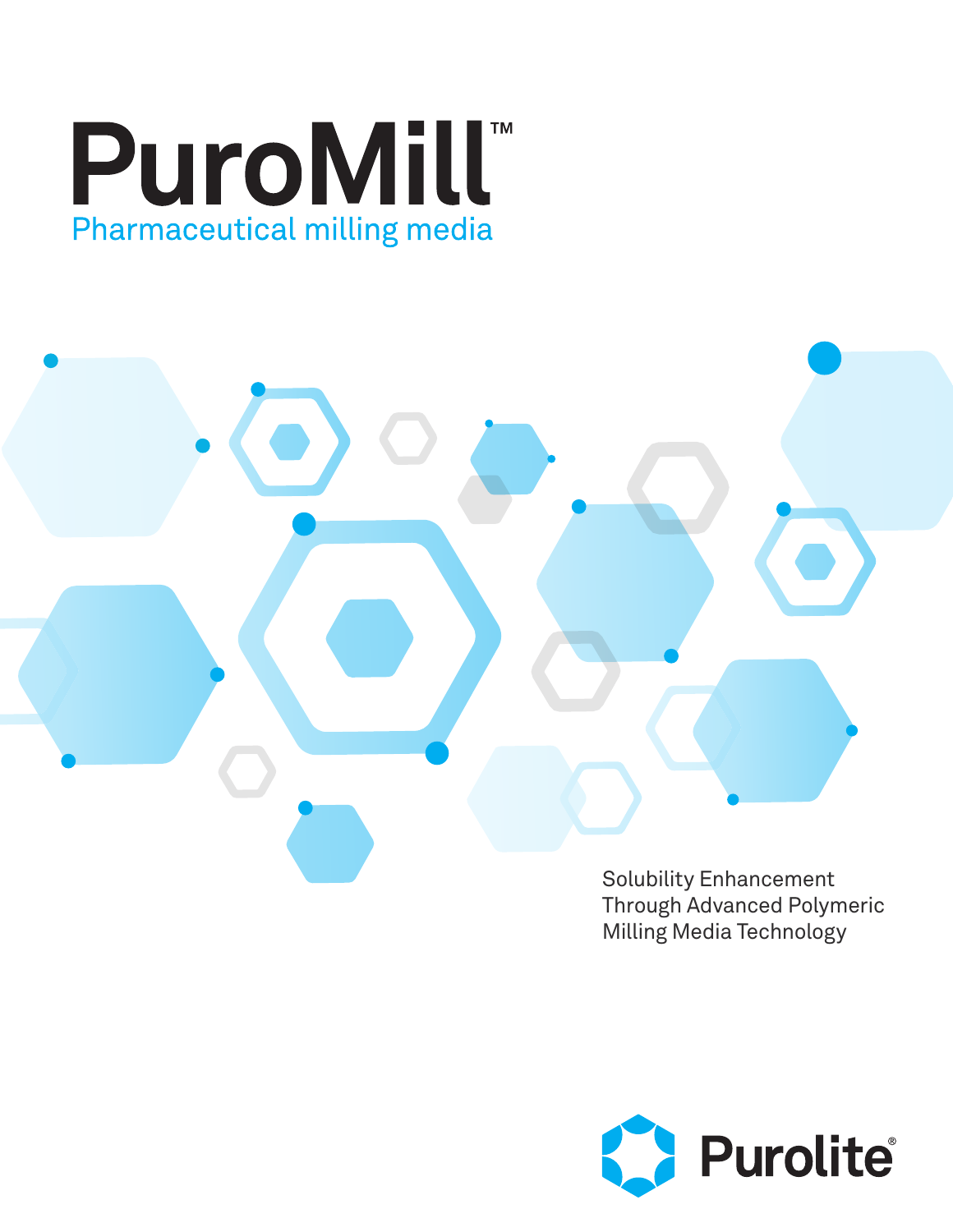# **What is PuroMill™ Pharmaceutical?**

PuroMill Pharmaceutical-grade milling media is an advanced polymer-based bead-form milling media that is extremely durable, reusable and chemically inert. PuroMill enables the preparation of high-purity nanoparticles for the development of small molecule pharmaceutical formulations using conventional nanoparticle milling technologies. PuroMill Pharmaceutical-grade milling media is manufactured in conformance with cGMP guidelines under stringent specifications using advanced copolymer synthesis and purification technologies that assure the highest attainable drug product quality.

PuroMill is an essential element of nanoparticle milling processes used to improve the solubility and bioavailability of poorly soluble small molecules. PuroMill media is ideal for pharmaceutical companies, CMOs and CDMOs engaging in API and formulation development of oral, injectable and inhalation dosage forms based on liquid or solid formulations. Additionally, PuroMill also effectively enables efficient isolation of macromolecules through biological cell disruption.

## **Improve Bioavailability of Drug Compounds Without Process-Related Contamination**

- **•** Highly purified polymeric milling media
- **•** Produced in a cGMP certified, FDA inspected facility
- **•** Ideal for pharmaceutical / biopharmaceutical drug formulations
- **•** Creates drug nanoparticles < 100 nm to enhance absorption of drugs with poor solubility
- **•** Enables efficient biological cell disruption without milling-related contamination
- **•** Smooth, non-porous, non-adsorptive micro surface minimizes contamination
- **•** Exceptional wear resistance minimizes particulate contamination from media attrition and equipment abrasion
- **•** Non-reactive and biologically inert
- **•** Autoclavable / steam sterilizable
- **•** Low density; reduces frictional heat to prevent degradation of heatsensitive APIs
- **•** Available in sizes from 50 µm 1,000 µm for optimized milling performance of drug formulations

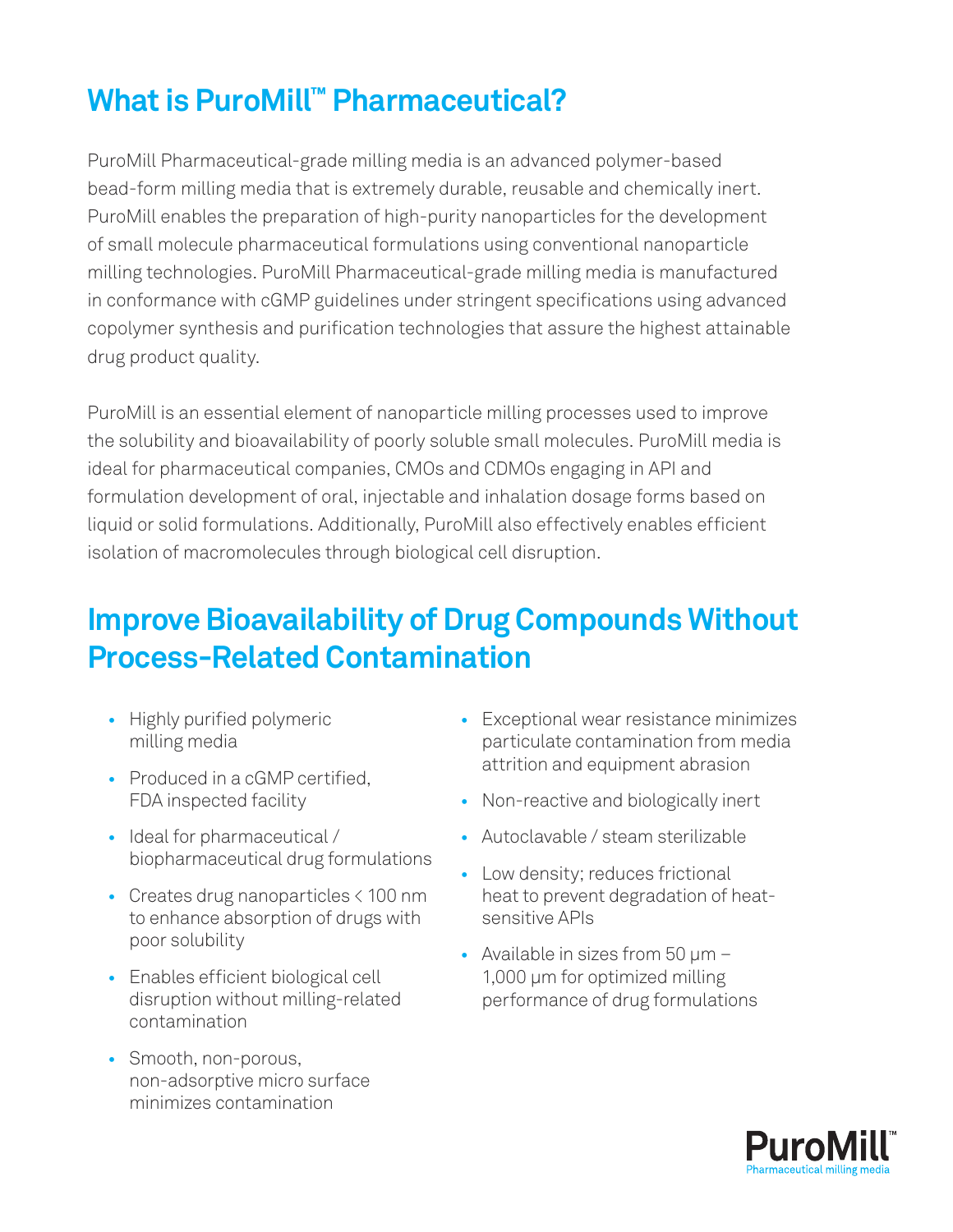## **Universal Formulation Approach with Pure Drug Nanoparticles**

Because of the high percentage of poorly soluble compounds in the development pipeline, formulation teams have significant challenges advancing drug products for clinical evaluation.

PuroMill Pharmaceutical-grade, high-performance milling media reduces API particles to the nano scale. Pure drug nanoparticles have increased surface area, faster dissolution and improved solubility, which can enhance bioavailability and enable customization of pharmacokinetic profiles. The results include improved drug efficacy, safety and patient compliance.



PuroMill Pharmaceutical advanced high-energy media technology minimizes the risk of contamination due to leaching as well as from attrition of milling media and milling equipment surfaces. With exceptional wear resistance, unmatched purity and milling efficiency, nanoparticles of API compounds can be successfully created with previously unattainable levels of product quality and purity.



**PuroMill enables production of pure drug nanoparticles, stabilized by low**  concentrations of GRAS stabilizers to enable high drug loaded formulations. **Pure drug nanoparticle formulations can** accelerate in-vivo drug dissolution and **improve saturation solubility to maximize** the rate and extent of absorption. PuroMill can also help achieve ultra-fine **nanoparticle formulations suitable for IV, IM and SC injections.** for the development of oral, **• Monodisperse size improves flow properties • Non-reactive and biologically**   $\mathbf{a}$  ion and **• Enables high milling efficiency • Conforms to USP specifications**  ug loaded fo paarticle for patient health. rivo uiug uiuu ation solubility **with advanced polymeric milling media.**

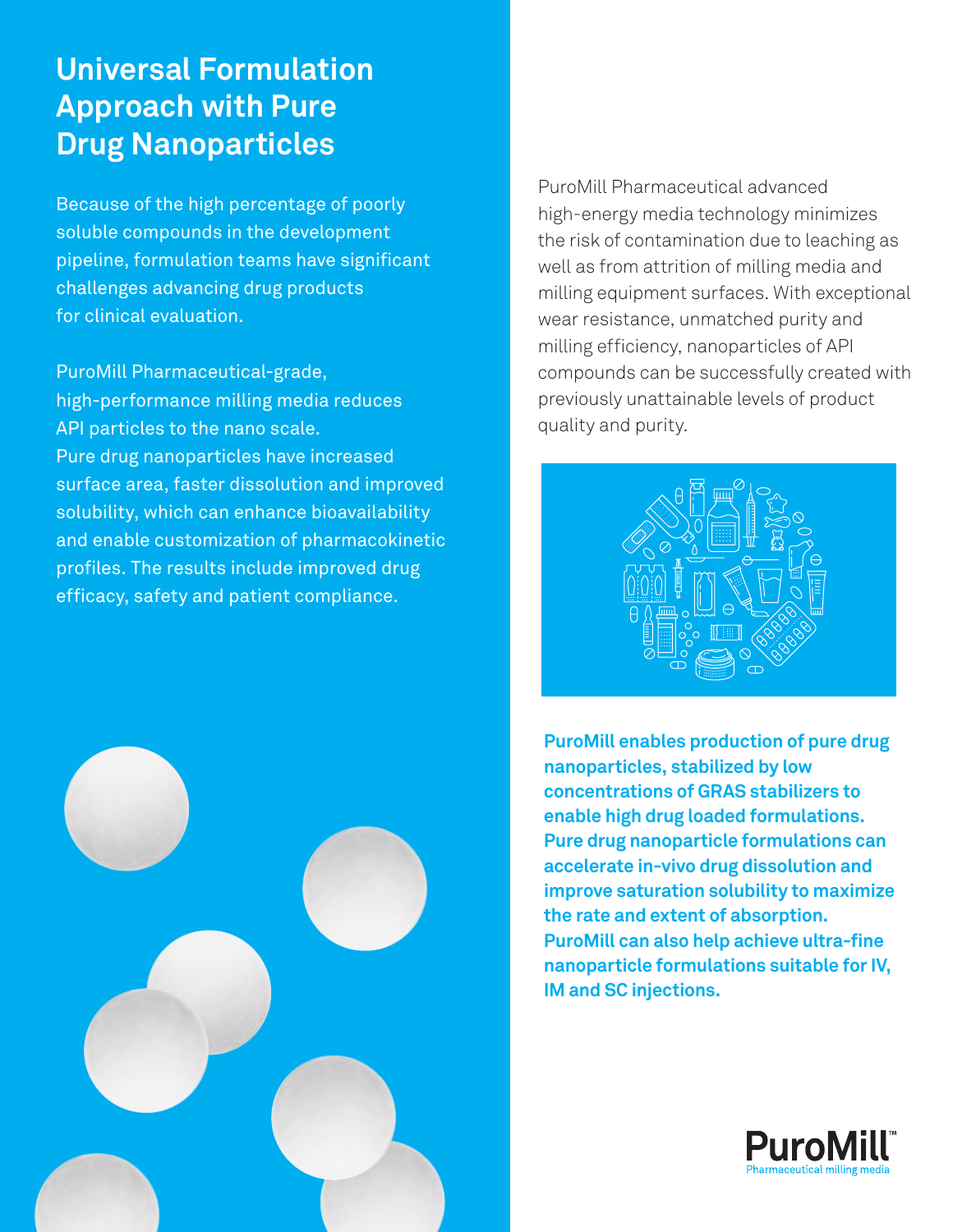# **Typical Chemical & Physical Characteristics**

## **PuroMill™ Pharmaceutical PM3000**

| <b>Characteristic</b>       | <b>Test Method</b> | <b>Result</b>                                      |
|-----------------------------|--------------------|----------------------------------------------------|
| < 150 microns               | PITM002E           | $0.01\%$ (max.)                                    |
| $250 - 350$ microns         | PITM002D           | 95% (min.)                                         |
| Volume Median Diameter      | PITM002E           | $250 - 350 \,\mu m$                                |
| Residual Monomers           | PITM086B           |                                                    |
| - styrene                   |                    | 50 ppm (max.)                                      |
| - divinylbenzene            |                    | 50 ppm (max.)                                      |
| - ethylvinylbenzene         |                    | 50 ppm (max.)                                      |
| Residual Solvent - Methanol | PITM057F           | 100 ppm (max.)                                     |
| Heavy Metals                | PITM017C           | 10 ppm (max.)                                      |
| Microbial Limits            | PITM055A           |                                                    |
| <b>Total Aerobes</b>        |                    | 10 CFU/g (max.)                                    |
| <b>Total Yeasts</b>         |                    | 10 CFU/g (max.)                                    |
| <b>Total Molds</b>          |                    | 10 CFU/g (max.)                                    |
| Escherichia Coli            |                    | Negative/10g                                       |
| Salmonella Species          |                    | Negative/10g                                       |
| Pseudomonas Aeruginosa      |                    | Negative/10g                                       |
| Staphylococcus Aureus       |                    | Negative/10g                                       |
| <b>Bacterial Endotoxins</b> | PITM055B           | $0.5$ EU/g (max.)                                  |
| Appearance                  | <b>PITM001</b>     | White to off-white, non-aggregated spherical beads |

## **PuroMill™ Pharmaceutical PM5000**

| <b>Characteristic</b>       | <b>Test Method</b> | <b>Result</b>                                      |
|-----------------------------|--------------------|----------------------------------------------------|
| $<$ 200 microns             | PITM002E           | $0.02\%$ (max.)                                    |
| $425 - 575$ microns         | PITM002D           | 95% (min.)                                         |
| Volume Median Diameter      | PITM002E           | $450 - 550 \,\mathrm{\upmu m}$                     |
| Residual Monomers           | PITM086B           |                                                    |
| - styrene                   |                    | 50 ppm (max.)                                      |
| - divinylbenzene            |                    | 50 ppm (max.)                                      |
| - ethylvinylbenzene         |                    | 50 ppm (max.)                                      |
| Residual Solvent - Methanol | PITM057F           | 100 ppm (max.)                                     |
| Heavy Metals                | PITM017C           | 10 ppm (max.)                                      |
| Microbial Limits            | PITM055A           |                                                    |
| <b>Total Aerobes</b>        |                    | 10 CFU/g (max.)                                    |
| <b>Total Yeasts</b>         |                    | 10 CFU/g (max.)                                    |
| <b>Total Molds</b>          |                    | 10 CFU/g (max.)                                    |
| Escherichia Coli            |                    | Negative/10g                                       |
| Salmonella Species          |                    | Negative/10g                                       |
| Pseudomonas Aeruginosa      |                    | Negative/10g                                       |
| Staphylococcus Aureus       |                    | Negative/10g                                       |
| <b>Bacterial Endotoxins</b> | PITM055B           | $0.5$ EU/g (max.)                                  |
| Appearance                  | <b>PITM001</b>     | White to off-white, non-aggregated spherical beads |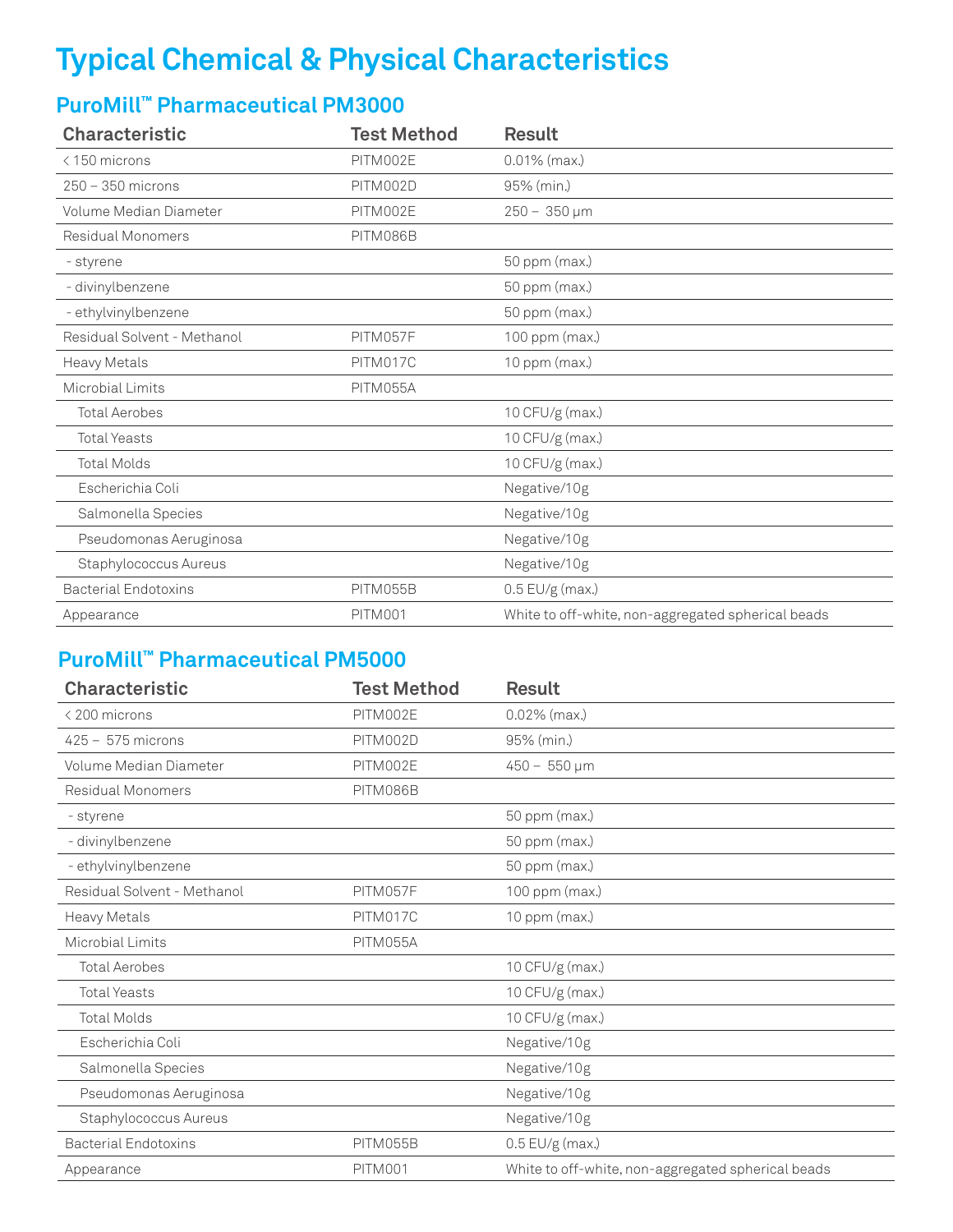### **PuroMill™ Pharmaceutical PM7000**

| <b>Characteristic</b>       | <b>Test Method</b> | <b>Result</b>                                      |
|-----------------------------|--------------------|----------------------------------------------------|
| < 250 microns               | PITM002E           | $0.02\%$ (max.)                                    |
| $600 - 800$ microns         | PITM002D           | 95% (min.)                                         |
| Volume Median Diameter      | PITM002E           | $650 - 750 \,\mu m$                                |
| Residual Monomers           | PITM086B           |                                                    |
| - styrene                   |                    | 50 ppm (max.)                                      |
| - divinylbenzene            |                    | 50 ppm (max.)                                      |
| - ethylvinylbenzene         |                    | 50 ppm (max.)                                      |
| Residual Solvent - Methanol | PITM057F           | 100 ppm (max.)                                     |
| Heavy Metals                | PITM017C           | 10 ppm (max.)                                      |
| Microbial Limits            | PITM055A           |                                                    |
| <b>Total Aerobes</b>        |                    | 10 CFU/g (max.)                                    |
| <b>Total Yeasts</b>         |                    | 10 CFU/g (max.)                                    |
| <b>Total Molds</b>          |                    | 10 CFU/g (max.)                                    |
| Escherichia Coli            |                    | Negative/10g                                       |
| Salmonella Species          |                    | Negative/10g                                       |
| Pseudomonas Aeruginosa      |                    | Negative/10g                                       |
| Staphylococcus Aureus       |                    | Negative/10g                                       |
| <b>Bacterial Endotoxins</b> | PITM055B           | $0.5$ EU/g (max.)                                  |
| Appearance                  | <b>PITM001</b>     | White to off-white, non-aggregated spherical beads |

**The smooth, non-porous, non-adsorptive micro surface of PuroMill™ minimizes contamination while the highly consistent, monodisperse particle size prevents screen binding and ensures reproducible milling performance.**



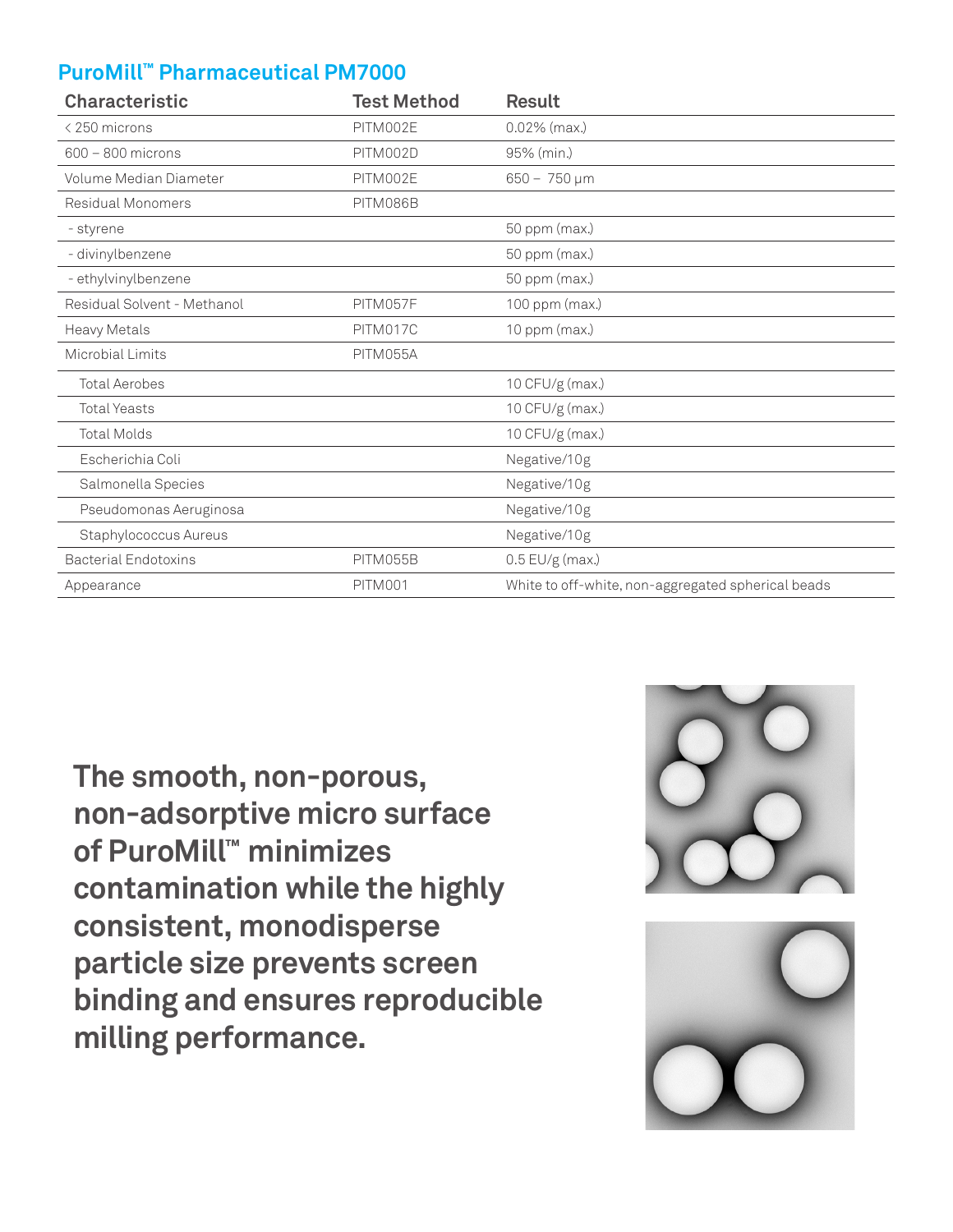# **Mill with Confidence**

### PuroMill<sup>™</sup> is a Pharmaceutical-grade, cGMP compliant contact material.

PuroMill Pharmaceutical styrenedivinylbenzene copolymer based milling media is for high-energy wet media milling in pharmaceutical API and formulation development applications and meets exacting standards for new generations of nanomaterials processing.

Highly purified to eliminate leaching and extraction of soluble materials (including solvents and monomers), PuroMill is non-reactive and biologically inert to prevent undesirable chemical reactions and composition changes. The polymer beads generate less heat than traditional media to ensure the processed molecule remains thermodynamically stable and structurally unaltered. Additionally, the low media density

Purolite®

(1.07 g/cc) enables high media loads and agitation speeds to maximize particle size reduction without contamination—while reducing scale-up inefficiencies associated with media centrifugation of more dense media. Plus, the monodisperse (uniform) particle size distribution and low fines composition prevents screen binding and enables easy separation from the milled compound.

In addition to use in conventional media mills, PuroMill is compatible with novel nanoparticle milling and cell disruption processes such as high-speed dispersers, homogenizers and rotor-stators.

- **•** The only commercially available cGMP milling media for pharmaceutical and biotechnology applications
- **•** Can be used in AISI 316 stainless steel or other suitable metal alloy mills for sanitary and aseptic applications, eliminating the complexity and cost associated with ceramic media mill equipment designs
- **•** Conforms to stringent USP <61> and USP <85> specifications for microbial limits and endotoxins
- **•** Complies with strict USP <233> specifications for elemental impurities
- **•** Drug Master File registered with the U.S. FDA